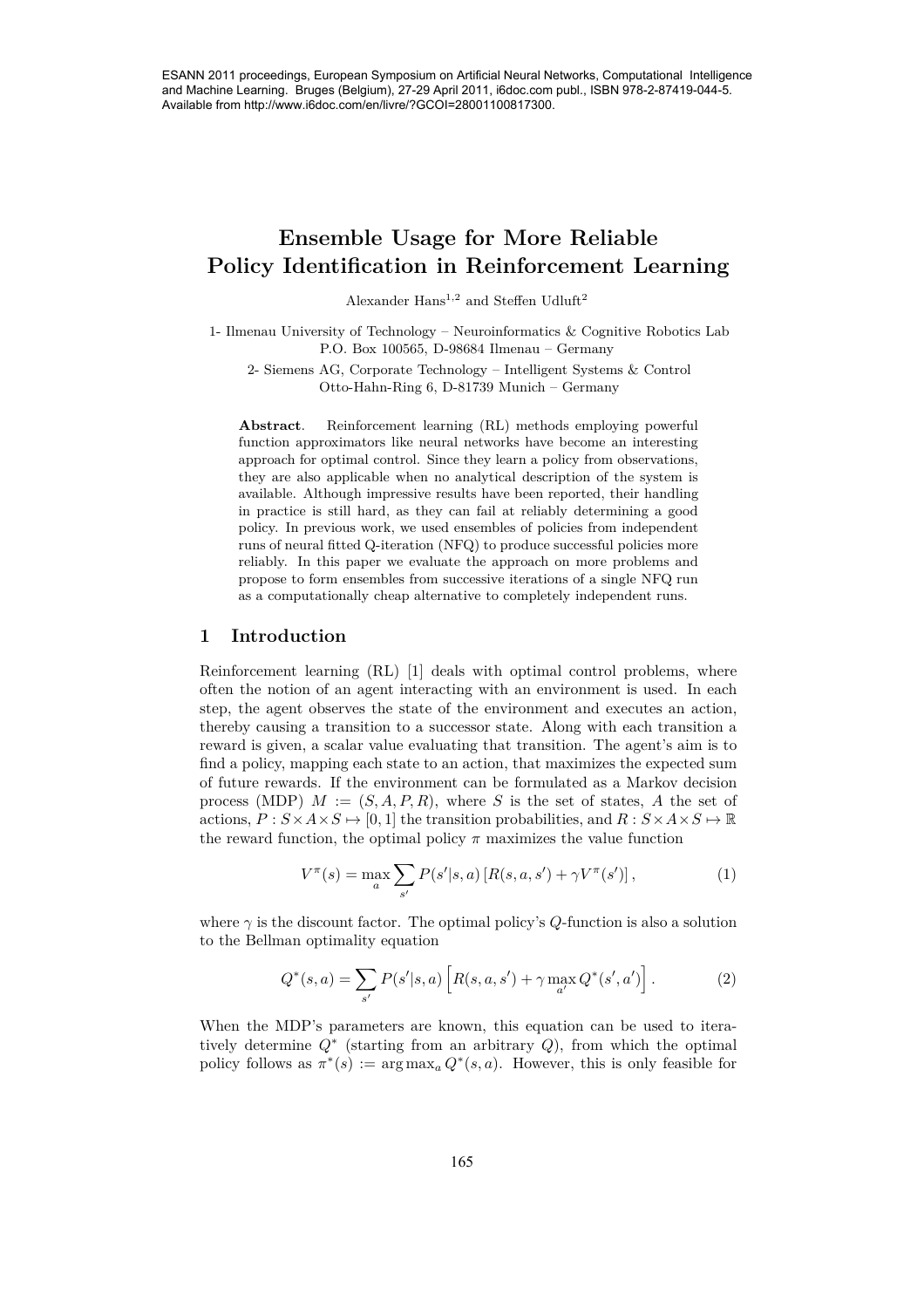environments featuring discrete state and action spaces with a small number of state-action pairs. If the state space is continuous or the number of stateaction pairs is large, one has to resort to function approximation to overcome the storage problem and achieve data-efficiency by generalizing to afore unobserved state-action pairs.

Neural fitted Q-iteration (NFQ) [2] is an RL method that achieves dataefficiency by employing neural networks and re-using all observations, i.e., performing batch-mode RL. While [2] reports very positive results, problems have been reported as well [3]: often after a number of iterations a near-optimal policy is found, but after a few more iterations the policy degrades, only to become near-optimal again a few iterations later. This is partly due to effects like *chattering* [4] and systematic overestimation of *Q*-values [5]. As a result, it is hard to know what iteration's policy to use as final solution.

In previous work we suggested to use ensembles to address this issue [6]. Ensembles have been used successfully in machine learning to improve the prediction quality by combining several individual predictors (e.g., [7]). The smaller the correlation of the errors of the ensemble members, the greater the expected improvement. To introduce diversity and thereby cause errors to be less correlated, methods like bagging [8] and boosting [9] have been suggested. So far only few contributions exist that employ ensembles for RL. Wiering and van Hasselt used ensembles of quite different algorithms trained with the same data for discrete MDPs in an online setting [10]. Each algorithm determines its own policy, the final policy is determined from the individual policies, e.g., using majority voting. Ernst et al. used ensembles of regression trees in a fitted *Q*-iteration approach [11]. Instead of using only one regression tree to represent the *Q*-function in each iteration, they used an ensemble of trees (random forest). 2600000011 European Symposium on Artificial Neural Networks, Computers and the computer of states and the computational Intelligence of the computational Networks (Computational Networks) and the computational Intelligenc

In the present work we evaluate the ensemble usage proposed in [6] for further environments. In addition to ensembles composed of policies from individual NFQ runs, we propose and evaluate the usage of ensembles composed of policies from different iterations of a single NFQ run.

# **2 Neural Fitted Q-Iteration**

NFQ [2] is an instance of the fitted Q-iteration (FQI) [11] approach. FQI iteratively finds a solution to the Bellman optimality equation (2) just like dynamic programming, but instead of storing the *Q*-function tabularly, a function approximator is used. See Alg. 1 for a summary of FQI. In NFQ, the function approximator is a neural network (multi-layer perceptron). Due to the excellent generalization properties of neural networks, it is possible to produce near-optimal policies very data-efficiently [2].

For our NFQ implementation we use a neural network with an input layer, two hidden layers, and an output layer. For all neurons in the hidden and output layer we use the hyperbolic tangent as activation function, the input layer neurons use the identity. We initialize the *Q*-function as  $\forall (s, a) \in S \times A$ :  $Q^{0}(s, a) := 0$ , i.e., in the first step we learn the rewards. The inputs are scaled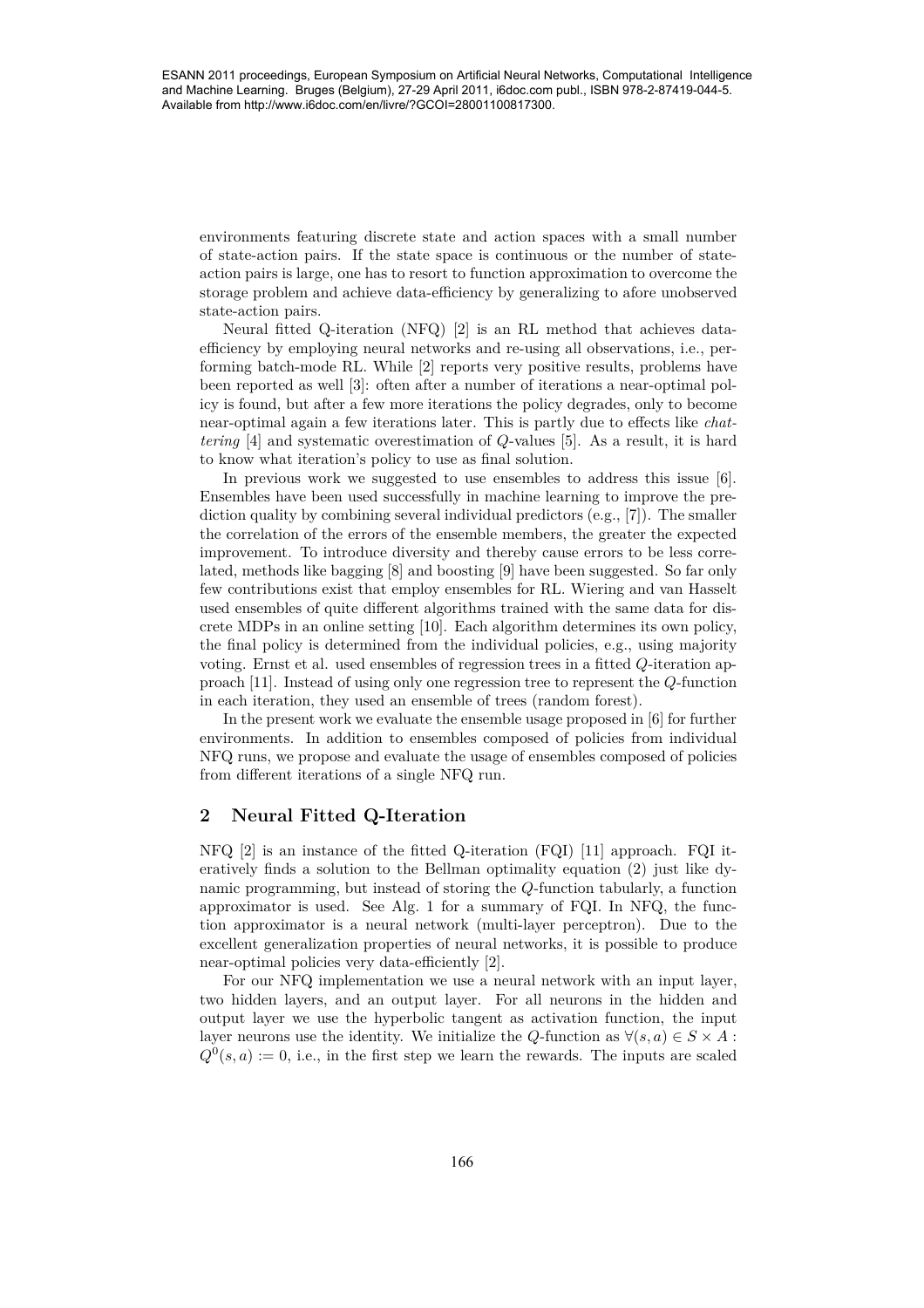**Algorithm 1:** The basic FQI algorithm.  $\hat{Q}^k$  is a function approximator,  $\hat{Q}^k(s, a)$  gives the value of  $\hat{Q}^k$  evaluated with input  $(s, a)$ .

**Input**: observation tuples  $(s_i, a_i, r_i, s'_i)$ ,  $\gamma$ **Result**: *Q*ˆ<sup>∗</sup> **begin**  $\hat{Q}^0 := 0$  $i := 0$ **while** *the desired precision is not reached* **do**  $\text{input}_j := (s_j, a_j)$  $\text{target}_j := r_j + \gamma \max_a \hat{Q}^i(s_j', a)$  $\hat{Q}^{i+1}$  := train(input, target)  $i := i + 1$ return  $\hat{Q}^i$ 

to have a mean of zero and a standard deviation of one, the targets are scaled using  $\hat{t}_i := t_i/(1.05 \cdot t_{\text{max}})$ , where  $t_{\text{max}}$  is the maximum absolute target. The hyperbolic tangent limits the output of the network to lie within [−1*,* 1]. This helps to avoid the "rising Q problem" [5], while scaling with  $1.05 \cdot t_{\text{max}}$  allows the network to produce the desired output without having to use very large weights in the connector between the second hidden and the output layer.

# **3 Improving Reliability through Ensembles**

To address the problem of policy degradation, in [6] we combined several completely individually learned *Q*-functions to an ensemble policy using majority voting and *Q*-averaging. It was shown that ensemble policies are more often successful than individual ones, especially when using majority voting. However, for an improvement of reliability it might not even be necessary to do completely independent NFQ runs. Instead, one could use an ensemble of policies from a number of final iterations. E.g., assuming the *Q*-function converges after 100 iterations, one could use  $Q^{100}$ ,  $Q^{100+1}$ ,  $Q^{100+2}$ , ...,  $Q^{100+n}$  to form an ensemble. In theory, those *Q*-functions should be identical. In practice with NFQ, however, they differ slightly, causing occasionally inferior policies. 2678 ESAN 2011 proceedings, European Symposium on Artificial Neural Neural Networks, Computers, Computers, Computational Intelligence (Neural Neural Networks)<br>  $\frac{Q^2(x, \alpha)}{2}$  and  $\alpha$  the state of  $Q^2$  evaluated with i

We will evaluate the following methods:

- 1. Ensembles of successive iterations of converged NFQ runs.
- 2. Calculating ensembles from independent NFQ runs.

## **4 Experiments**

We conducted experiments using the pole balancing, cart-pole, and wet-chicken benchmarks. For all domains we used random exploration to generate the observations.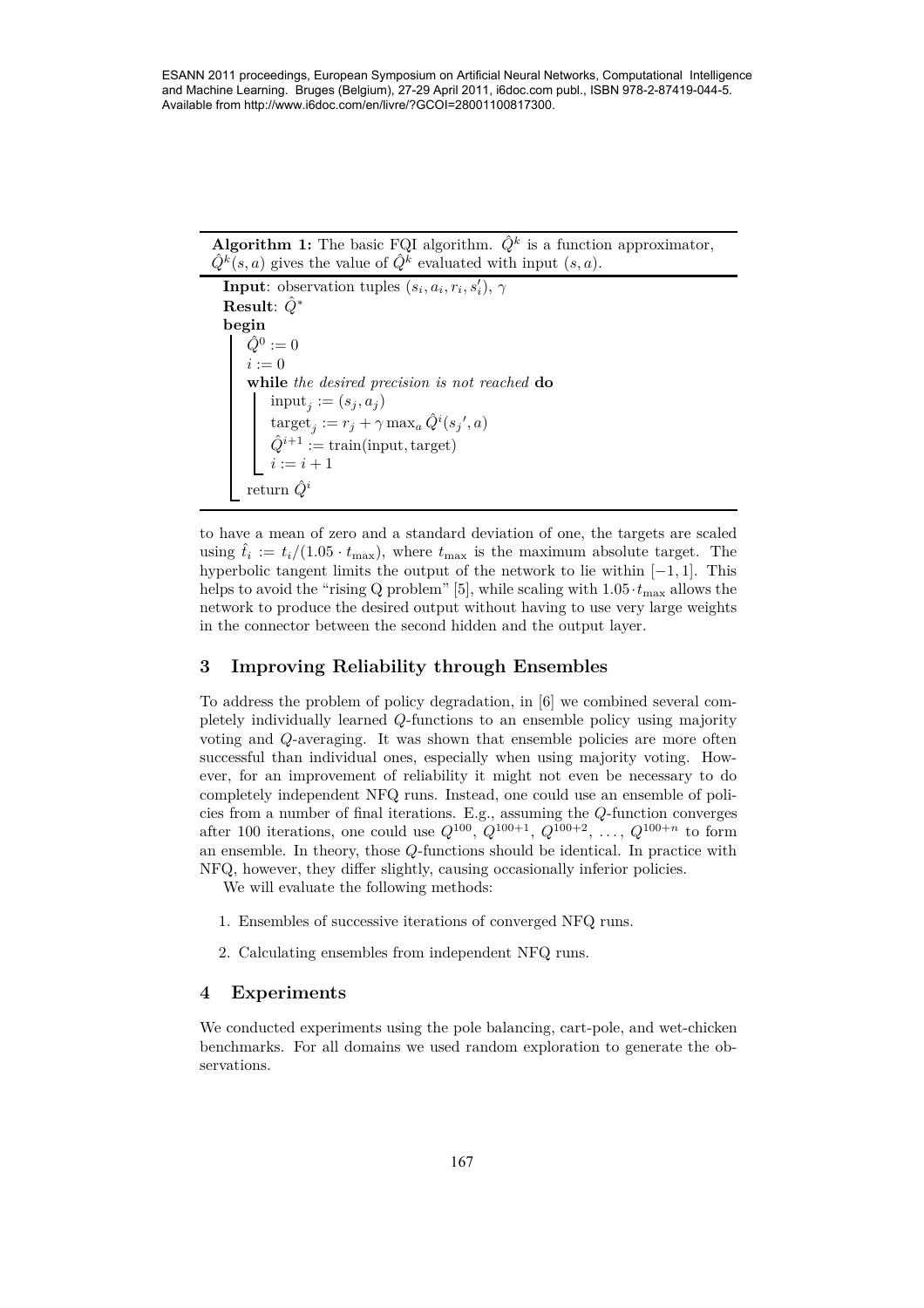#### **4.1 Benchmark Domains**

*Pole Balancing* In the pole balancing benchmark a pole attached to a cart must be kept in upright position by applying forces to the cart. Starting from an upright position, in each time step the agent can choose to apply −50 N, 0 N, or +50 N to the cart. The actions are corrupted by uniformly distributed noise  $n \in [-10, 10]$  N. Therefore, the trivial policy of always applying 0 N does not lead to success, even though initially the pole is in upright position. The twodimensional state space consists of the pole's angle  $\theta$  and the angular velocity  $\dot{\theta}$ . A reward of 0 is given if  $\theta \in [-\frac{\pi}{2}, \frac{\pi}{2}]$ . If the pole leaves this area a reward of  $-1$  is given and the episode ends. The time constant used is  $\Delta t = 0.1$  s, the discount factor is set to  $\gamma = 0.95$ . A policy is considered successful if it is able to repeatedly balance the pole for at least 3*,*000 steps. 2688 Estimation (a more in the spin of the spin of the spin of the spin of the spin of the spin of the spin of the spin of the spin of the spin of the spin of the spin of the spin of the spin of the spin of the spin of th

To generate observations of the MDP, we used episodes of random exploration. When applying actions randomly, the pole falls (and therefore the episode ends) after approximately six steps. We used data sets of 25 episodes ( $\approx 150$ observations/transitions). We generated 50 data sets and used those to generate policies with the different methods. To assess a policy's quality, it was run 100 times for at most 3*,*000 steps.

*Cart-Pole* The cart-pole problem is an extension of the pole balancing benchmark. In addition to the balancing task, the agent must keep the cart within a certain range, while the highest reward is achieved when keeping the cart in the middle of the track. Therefore, the state space is extended by the cart's position  $x$  and its velocity  $\dot{x}$ . We used the same settings as were used in [2]  $(\Delta t = 0.02, \gamma = 0.95)$ , except for the reward function. We used a distance based reward measure with added bonus for the target region and punishment for states leading to failure:

$$
r_t := \begin{cases} -|x_t| - |\theta_t| + 1 - 2x_t^2/0.05^2 + x_t^4/0.05^4 & \text{if } |x_t| < 0.05 \land |\theta_t| < 0.15, \\ -|x_t| - |\theta_t| - 10(|\theta_t| - 0.2) & \text{if } |\theta_t| > 0.2, \\ -|x_t| - |\theta_t| & \text{otherwise.} \end{cases}
$$

Observations were generated starting from random positions with zero velocities and  $x \in [-2.3, 2.3], \theta \in [-0.2, -0.2]$ . For evaluation, the position was randomly initialized with  $x \in [-1, 1]$ . An episode was stopped when  $|x| > 2.4$ or  $|\theta| > 0.25$ . A policy's quality is reported as average immediate reward from 100 episodes with a maximum length of 3*,*000 steps. The results reported are averages of 40 completely independent trials, i.e., using 40 distinct data sets.

*Wet-Chicken* In the wet-chicken benchmark [12] a canoeist paddles on a onedimensional river with length  $l = 20$  and flow velocity  $v = 1$ . At position  $x = l$ of the river there is a waterfall. Starting at position  $x = 0$ , the canoeist has to try to get as near as possible to the waterfall without falling down. If he falls down, he has to restart at position  $x = 0$ . The reward increases linearly with the proximity to the waterfall and is given by  $r = x$ . The canoeist has the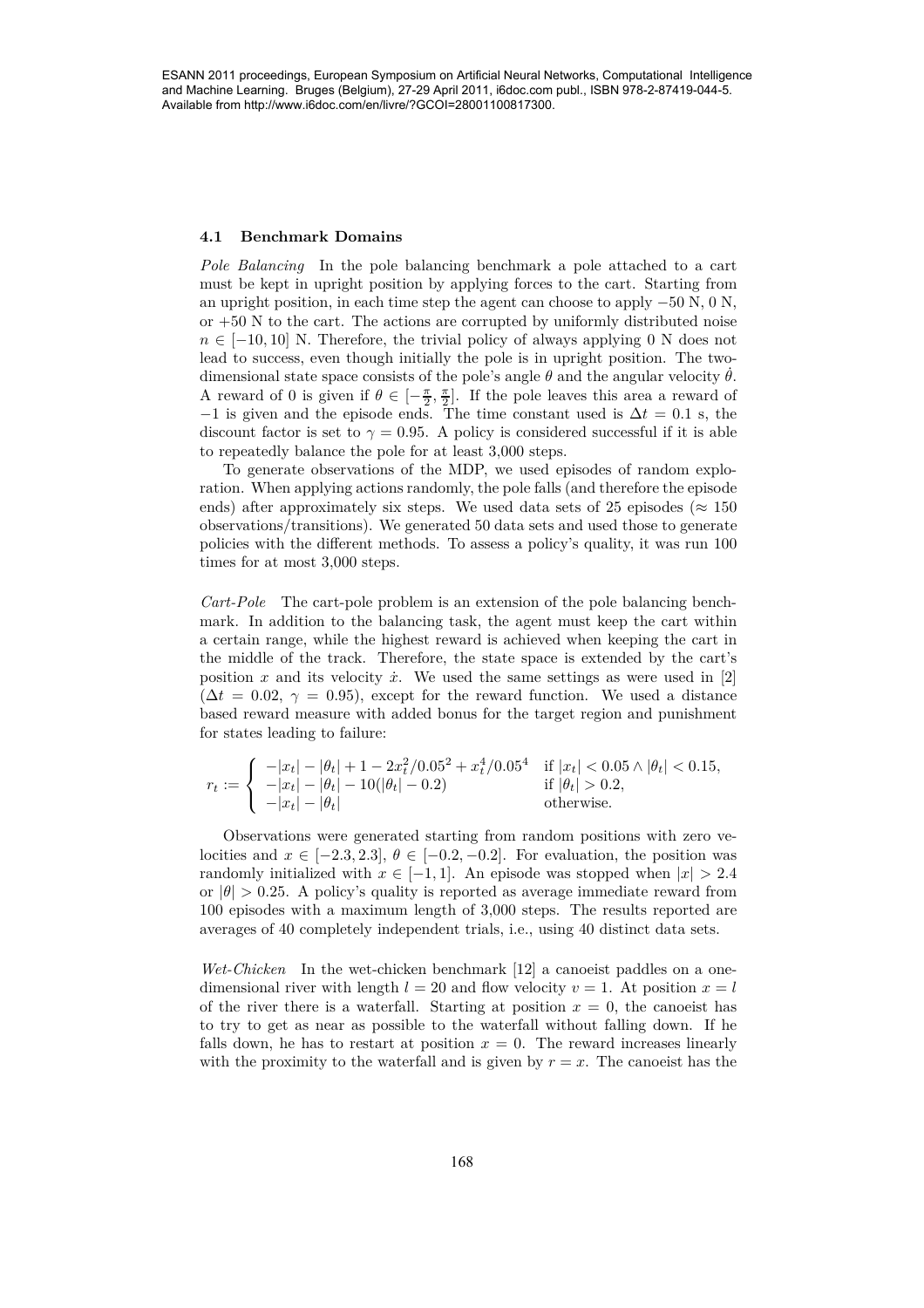|                                |                            |                  | Available from http://www.i6doc.com/en/livre/?GCOI=28001100817300. | ESANN 2011 proceedings, European Symposium on Artificial Neural Networks, Computational Intelligence<br>and Machine Learning. Bruges (Belgium), 27-29 April 2011, i6doc.com publ., ISBN 978-2-87419-044-5. |                                  |
|--------------------------------|----------------------------|------------------|--------------------------------------------------------------------|------------------------------------------------------------------------------------------------------------------------------------------------------------------------------------------------------------|----------------------------------|
|                                |                            |                  |                                                                    |                                                                                                                                                                                                            |                                  |
|                                |                            |                  |                                                                    |                                                                                                                                                                                                            |                                  |
|                                |                            |                  |                                                                    |                                                                                                                                                                                                            |                                  |
|                                |                            |                  |                                                                    |                                                                                                                                                                                                            |                                  |
|                                |                            |                  |                                                                    |                                                                                                                                                                                                            |                                  |
|                                |                            | Pole             |                                                                    | Cart-Pole                                                                                                                                                                                                  | Wet-Chicken                      |
|                                |                            | 25               | 10,000                                                             | 30,000                                                                                                                                                                                                     | 500                              |
| single                         |                            | 24               | $-0.35 \pm 0.07$                                                   | $-0.140 \pm 0.040$                                                                                                                                                                                         | $12.9 \pm 0.2$                   |
|                                | $\sqrt{2}$                 | 24               | $-0.33 \pm 0.07$                                                   | $-0.191 \pm 0.062$                                                                                                                                                                                         | $12.7 \pm 0.2$                   |
| successive<br>iterations       | $\overline{5}$             | 25               | $-0.32 \pm 0.08$                                                   | $-0.089 \pm 0.029$                                                                                                                                                                                         | $13.4 \pm 0.2$                   |
|                                | $10\,$                     | 31               | $-0.21\pm0.04$                                                     | $-0.146 \pm 0.043$                                                                                                                                                                                         | $13.3\pm0.2$                     |
| independent                    | 5                          | 30               | $-0.11 \pm 0.02$                                                   | $-0.030 \pm 0.005$                                                                                                                                                                                         | $13.3 \pm 0.2$                   |
| runs                           | 10                         | $34\,$           | $-0.07 \pm 0.02$                                                   | $-0.021 \pm 0.002$                                                                                                                                                                                         | $13.3 \pm 0.2$                   |
| combined                       | $5 \times 2$               | $\overline{32}$  | $-0.09 \pm 0.02$                                                   | $-0.026 \pm 0.003$                                                                                                                                                                                         | $13.4 \pm 0.2$                   |
|                                | $5\times5$                 | 31               | $-0.07 \pm 0.01$                                                   | $-0.022 \pm 0.002$                                                                                                                                                                                         | $13.5 \pm 0.2$                   |
|                                | $5\times10$                | $34\,$           | $-0.05 \pm 0.01$<br>$-0.07 \pm 0.01$                               | $-0.019 \pm 0.002$<br>$-0.020 \pm 0.002$                                                                                                                                                                   | $13.4 \pm 0.2$                   |
|                                | $10\times2$<br>$10\times5$ | $32\,$<br>$32\,$ | $-0.06 \pm 0.01$                                                   | $-0.019 \pm 0.001$                                                                                                                                                                                         | $13.4 \pm 0.2$<br>$13.4 \pm 0.2$ |
|                                | $10\times10$               | 33               | $-0.05 \pm 0.01$                                                   | $-0.017 \pm 0.001$                                                                                                                                                                                         | $13.4 \pm 0.1$                   |
|                                |                            |                  |                                                                    |                                                                                                                                                                                                            |                                  |
|                                |                            |                  |                                                                    | Table 1: Experimental results using policies from a single NFQ run and ensem-<br>ble policies from a number of final successive iterations from single NFQ runs,                                           |                                  |
|                                |                            |                  |                                                                    | completely independent runs, and combinations of both (the first number de-                                                                                                                                |                                  |
|                                |                            |                  |                                                                    | notes the number of independent runs, the second the number of final successive                                                                                                                            |                                  |
|                                |                            |                  |                                                                    | iterations). For the pole benchmark the numbers of policies able to balance                                                                                                                                |                                  |
|                                |                            |                  |                                                                    | for 3000 steps are reported (out of 50 trials), for cart-pole and wet-chicken the                                                                                                                          |                                  |
|                                |                            |                  |                                                                    | average immediate reward is shown (from 40 and 100 trials, respectively).                                                                                                                                  |                                  |
|                                |                            |                  |                                                                    |                                                                                                                                                                                                            |                                  |
|                                |                            |                  |                                                                    | possibility to drift, to hold the position, or to paddle back. River turbulences                                                                                                                           |                                  |
|                                |                            |                  |                                                                    | of size $s = 2.5$ cause the state transitions to be stochastic. Thus, after having                                                                                                                         |                                  |
|                                |                            |                  |                                                                    | applied the canoeist's action to his position (also considering the flow of the                                                                                                                            |                                  |
|                                |                            |                  |                                                                    | river), the new position is finally given by $x' = x + n$ , where $n \in [-s, s]$ is a                                                                                                                     |                                  |
|                                |                            |                  |                                                                    | uniformly distributed random value. For our experiments, the discount factor                                                                                                                               |                                  |
| was set to $\gamma = 0.975$ .  |                            |                  |                                                                    |                                                                                                                                                                                                            |                                  |
|                                |                            |                  |                                                                    | We used 100 data sets containing 500 observations each. To evaluate a pol-                                                                                                                                 |                                  |
|                                |                            |                  |                                                                    | icy's performance, we executed it 100 times for 1000 steps each and determined                                                                                                                             |                                  |
|                                |                            |                  |                                                                    | the average immediate reward. The results are averages of 100 trials using the                                                                                                                             |                                  |
| 100 distinct observation sets. |                            |                  |                                                                    |                                                                                                                                                                                                            |                                  |
| Results<br>4.2                 |                            |                  |                                                                    |                                                                                                                                                                                                            |                                  |
|                                |                            |                  |                                                                    | Table 1 shows the results of the techniques applied to the three benchmarks. For                                                                                                                           |                                  |
|                                |                            |                  |                                                                    | the pole balancing problem using an ensemble of successive iterations helps to                                                                                                                             |                                  |
|                                |                            |                  |                                                                    | increase policy quality. Although the results here do not indicate a significant                                                                                                                           |                                  |
|                                |                            |                  |                                                                    | performance gain when using policies from completely independent NFQ runs,                                                                                                                                 |                                  |
|                                |                            |                  |                                                                    | we believe that in general this leads to better results, as policies from indepen-                                                                                                                         |                                  |
|                                |                            |                  |                                                                    | dent runs are less correlated than those from successive iterations of the same                                                                                                                            |                                  |
|                                |                            |                  |                                                                    | run. Moreover, the best result reported in $\left[6\right]$ (39/50 successful trials using 40                                                                                                              |                                  |
|                                |                            |                  |                                                                    | ensemble members) cannot be matched here even with much larger ensembles,                                                                                                                                  |                                  |
|                                |                            |                  | because those contain highly correlated policies.                  |                                                                                                                                                                                                            |                                  |
|                                |                            |                  |                                                                    | In both cart-pole settings using ensembles of successive iterations of a single                                                                                                                            |                                  |
|                                |                            |                  |                                                                    |                                                                                                                                                                                                            |                                  |
|                                |                            |                  |                                                                    |                                                                                                                                                                                                            |                                  |
|                                |                            |                  |                                                                    |                                                                                                                                                                                                            |                                  |
|                                |                            |                  | 169                                                                |                                                                                                                                                                                                            |                                  |
|                                |                            |                  |                                                                    |                                                                                                                                                                                                            |                                  |

#### **4.2 Results**